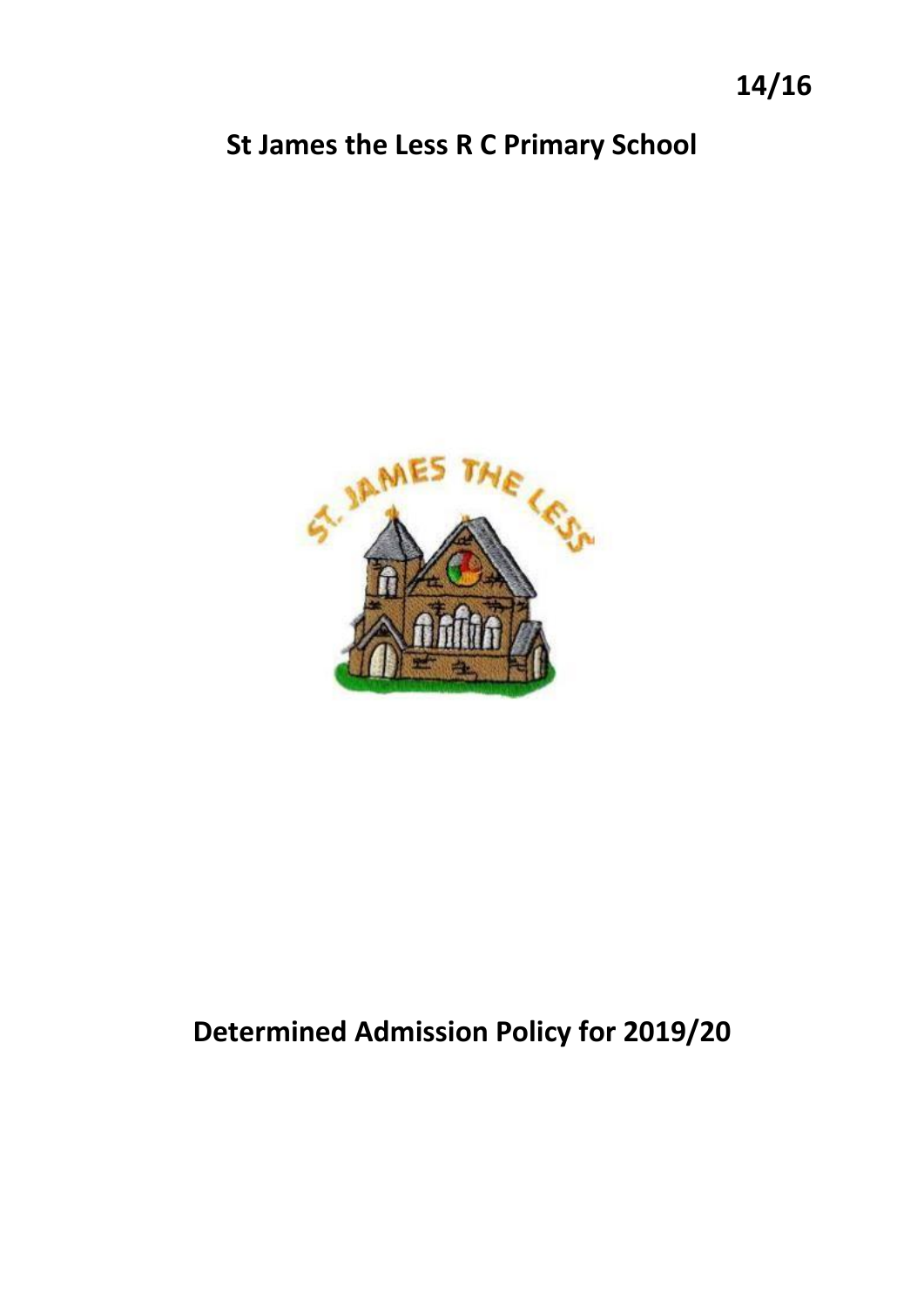#### **St James the Less R C Primary School**

#### **Determined Admission Policy for 2019/20**

**Mission Statement**



St James the Less is a Roman Catholic Primary School under the trusteeship of the Diocese of Salford. It is maintained by Lancashire Local Authority. As a Voluntary Aided School, the Governing Body is the Admissions Authority and is responsible for taking decisions on applications for admissions. The co-ordination of admissions arrangements is undertaken by the Local Authority. For the school's year commencing September 2019, the Governing Body has set its admissions number at 30.

If your child is due to start school during the next academic year, it is important that you apply for a place for September. If your child's fifth birthday is between the months of September and December, then if you wish it, admission may be **deferred** until January; if it is between January and April, then admission may be deferred until the start of the summer term though it is likely to be in your child's interest to start no later than January. You may also request that your child attend school **part time** until he/she reaches his/her fifth birthday.

As required by law all children with a Statement of Educational Need or Education Health Care Plan naming the school will be admitted before the application of oversubscription criteria.

An on-line Admissions System is used to make applications. This can be accessed via [www.lancashire.gov.uk](http://www.lancashire.gov.uk/) then search on the A-Z for 'school admissions'. Once on the site families can access the admissions information.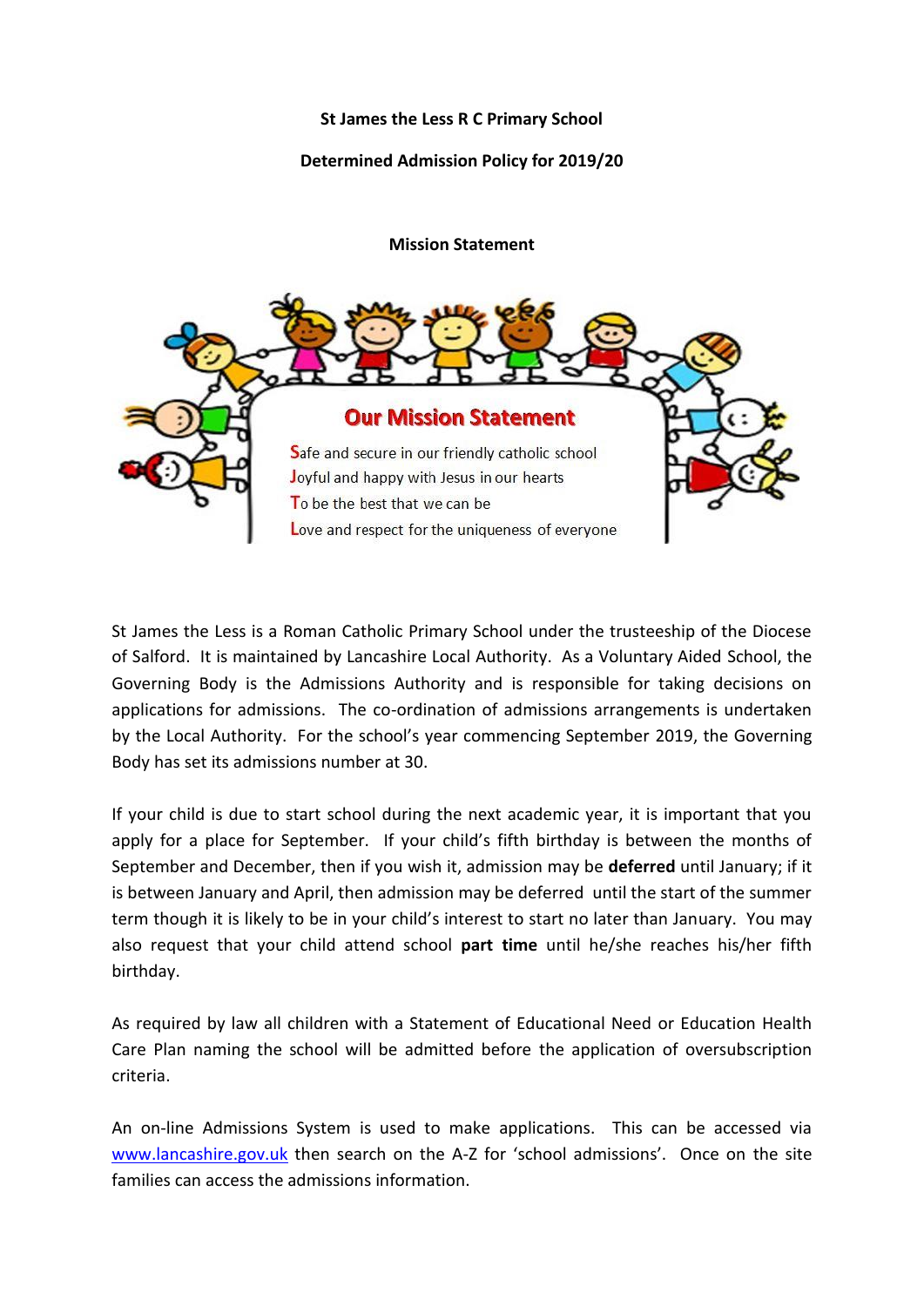ADMISSIONS TO THE SCHOOL will be made by the Governing Body. All preferences listed on the Local Authority Preference Form will be considered on an equal basis with the following set of ADMISSIONS CRITERIA forming a priority order where there are more applications for admissions than the school has places available.

- 1 Baptised Catholic looked after children and those who have been previously looked after, at the time when preferences are expressed.
- 2 Baptised Catholic children with proven and exceptional medical and social needs, living in the parish of St James the Less, where admission to the school might best satisfy those needs, provided that appropriate evidence from a Doctor or Social Worker is submitted with the application.
- 3 Baptised Catholic children who have a sibling in the school at the time of admission.
- 4 Baptised Catholic children resident in the parish of St James the Less who are registered members of and attend the Children's Sunday Liturgy Group at St James the Less Church for 12 months prior to the closing date for applications.
- 5 Other Baptised Catholic children resident in the parish of St James the Less.
- 6 Baptised Catholic children with proven and exceptional medical and social needs, living outside the parish of St James the Less, where admission to the school might best satisfy those needs, provided that appropriate evidence from a Doctor or Social Worker is submitted with the application.
- 7 Baptised Catholic children resident outside the parish of St James the Less.
- 8 Non Catholic looked after children and those who have been previously looked after at the time when preferences are expressed.
- 9 Non-Catholic children with proven and exceptional medical and social needs where admission to the school might best satisfy those needs, provided that appropriate evidence from a Doctor or Social Worker is submitted with the application.
- 10 Non Catholic children with a sibling at the school at the time of admission.
- 11 Other children.

## **TIE BREAKER CLAUSE**

If in any category there are more application than places available, priority will be given on the basis of distance from home to school. Distance will be measured in a straight line (radial) measure from the centre of the building to centre of the building using the Local Authority's computerised measuring system with those living nearer to the school having priority. In the event of distances being the same for 2 or more applicants where this distance would be last place/s to be allocated, a random lottery will be carried out in a public place. All the names will be entered into a hat and the required number of names will be drawn out.

## **NOTES**

A All applicants will be considered at the same time and after the closing date for applications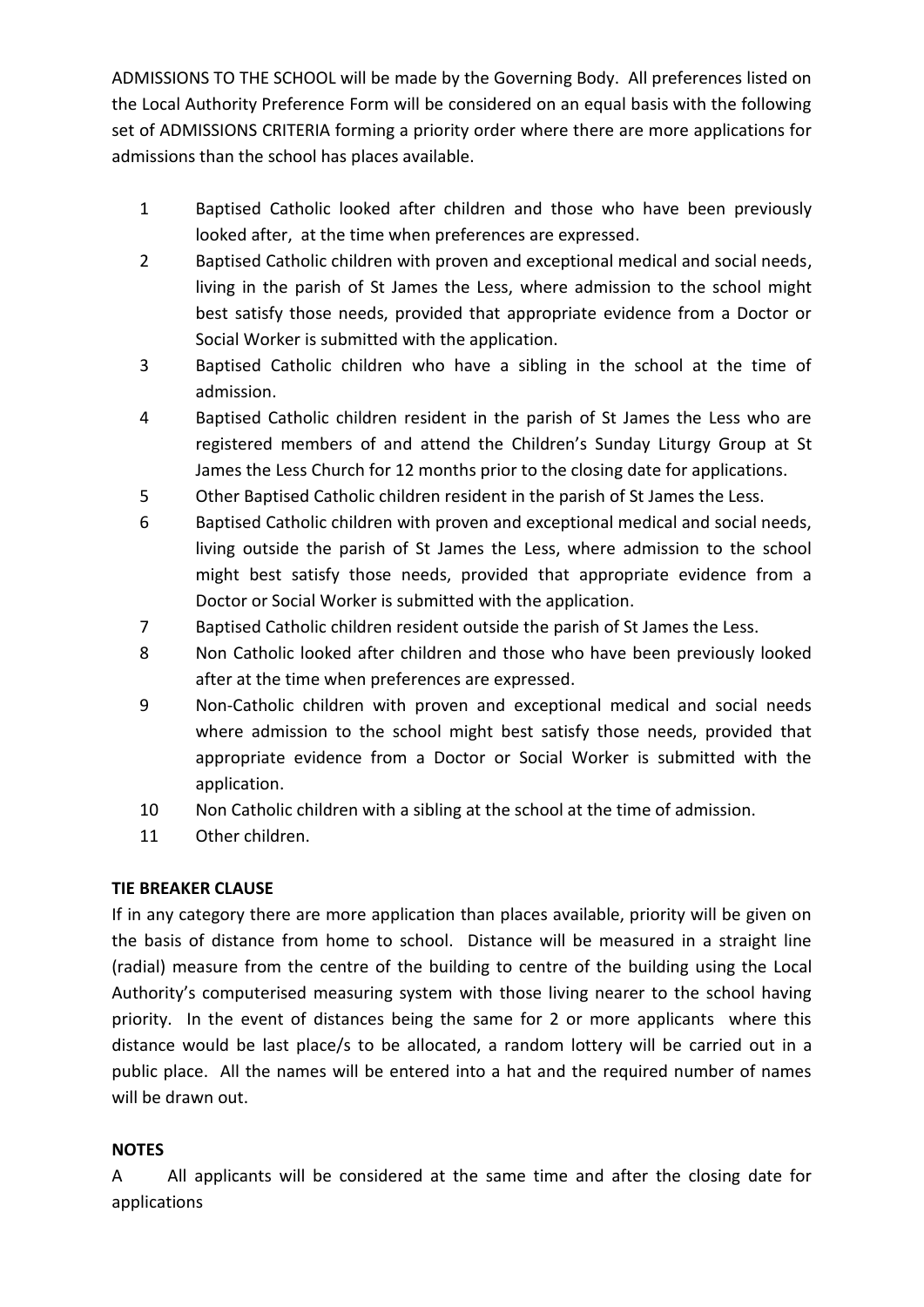which is  $15^{th}$  January 2019.

B All Catholic applicants will be required to produce baptismal certificates.

C It is the duty of Governors to comply with regulations on class size limits at Key Stage One.

D In the case of oversubscription the Governors will invoke the oversubscription criteria as

outlined in the policy.

- E Where a child lives with parents with shared responsibility, each for part of a week, the child's home address will be that at which the child wakes up for the majority of Monday – Friday mornings. If there is any doubt about this, the address of the Child Benefit recipient will be used. Parents may be asked to show evidence of the claim that is being made for the address used. The evidence may be in the form of a recent bank/building society statement showing Child Benefit being paid into their account.
- F Sibling is defined as a brother or sister, half brother or sister, fostered and adopted brother or sister, step brother/sister or the child of the parent/carer's partner where the child for whom the school place is sought is living in the same family unit at the same address as that sibling for the majority of the school week.

G Where there are twins, etc wanting admission and there is only a single place left within the

admission number, then the governing body will exercise as much flexibility as possible within the requirements of infant class sizes. In exceptional circumstances cases we are now able to offer places for both twins and all triplets, even when this means breaching infant class size limits.

H Priority is given to looked after children1 and children who were looked after, but ceased to be so because they were adopted2 (or became subject to a residence order3 or special guardianship order4). Further references to previously looked after children in the Code means children who were adopted (or subject to residence orders or special guardianship orders) immediately following having been looked after.

\_\_\_\_\_\_\_\_\_\_\_\_\_\_\_\_\_\_\_\_\_\_\_\_\_\_\_\_\_\_\_\_\_\_\_\_\_\_\_\_\_\_\_\_\_\_\_\_\_\_\_\_\_\_\_\_\_\_\_\_\_\_\_\_\_\_\_\_\_\_\_\_\_\_\_

in section 22(1) of the Children Act 1989).

2 Under the terms of the Adoption and Children Act 2002. See section 46 (adoption orders). 3 Under the terms of the Children Act 1989. See section 8 which defines a 'residence order' as an

order settling the arrangements to be made as to the person with whom the child is to live. 4 See section 14A of the Children Act 1989 which defines a 'special guardianship order' as an

order

<sup>1</sup> A 'looked after child' is a child who is (a) in the care of a local authority, or (b) being provided with

accommodation by a local authority in the exercise of their social services functions (see the definition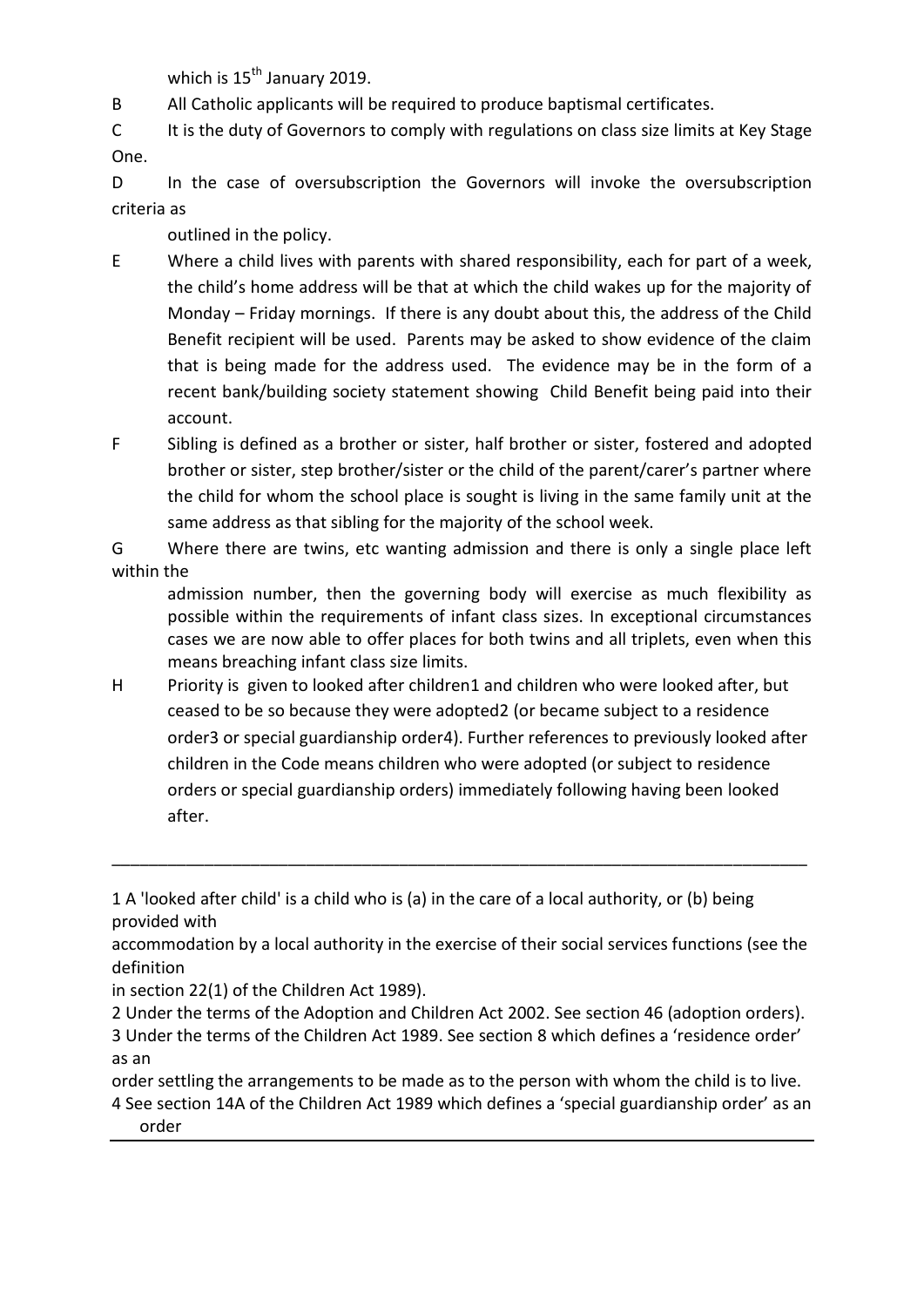I A waiting list will be created for all years that are full. Names of children who have not been offered a place will be kept and will be ranked according to the Admission Criteria. Since the date of application cannot be a criterion for the order of names on the waiting list, late applicants for the school will be slotted into the order according to the extent to which they meet the criteria. It is therefore possible that a child who moves into the area later to have a higher priority than one who has been on the waiting list for some time. Parents will be informed of their child's position on the waiting list which will not be operated for longer than the end of the Autumn Term.

It sometimes happens that a child needs to change school other than at the "normal" time;

such admissions are known as non-routine or in-year admissions. Parents wishing their child to attend this school should arrange to visit the school. They will be provided with an application form once they have a definite local address. If there is a place in the appropriate class, then the governors will arrange for the admission to take place. If there is no place, then the admissions committee will consider the application and information about how to appeal against the refusal will be provided. Appeals for children moving into the area will not be considered until there is evidence of a permanent address, e.g. exchange of contracts or tenancy agreement with rent book.

Please note that you cannot re-appeal for a place at a school within the same school year unless there has been relevant, significant and material change in the family circumstances.

- K If an application for admission has been turned down by the Governing Body, parents can appeal to an Independant Appeals Panel. Parents must be allowed at least twenty school days from the date of notification that their application was unsuccessful to submit that appeal. Parents must give reasons for appealing in writing and the decision of the Appeals is binding on all parties. Appeals for children moving into the area will not be considered until there is evidence of a permanent address, eg exchange of contracts or tenancy agreement with rent book. Please note that you cannot re-apply for a place at a school within the same school year unless there has been relevant, significant and material change in the family circumstances.
- L The Governing Body reserve the right to withdraw the offer of a school place where false evidence is received in relation to baptism, sibling connections or place of residence.

#### **LATE APPLICATIONS**

If the school is undersubscribed the inclusion of late applications may be possible. If the school is up to (or over) the published admission number the following arrangements will apply:

### **Applications received by the Local Authority after the closing date of 15 th January 2019**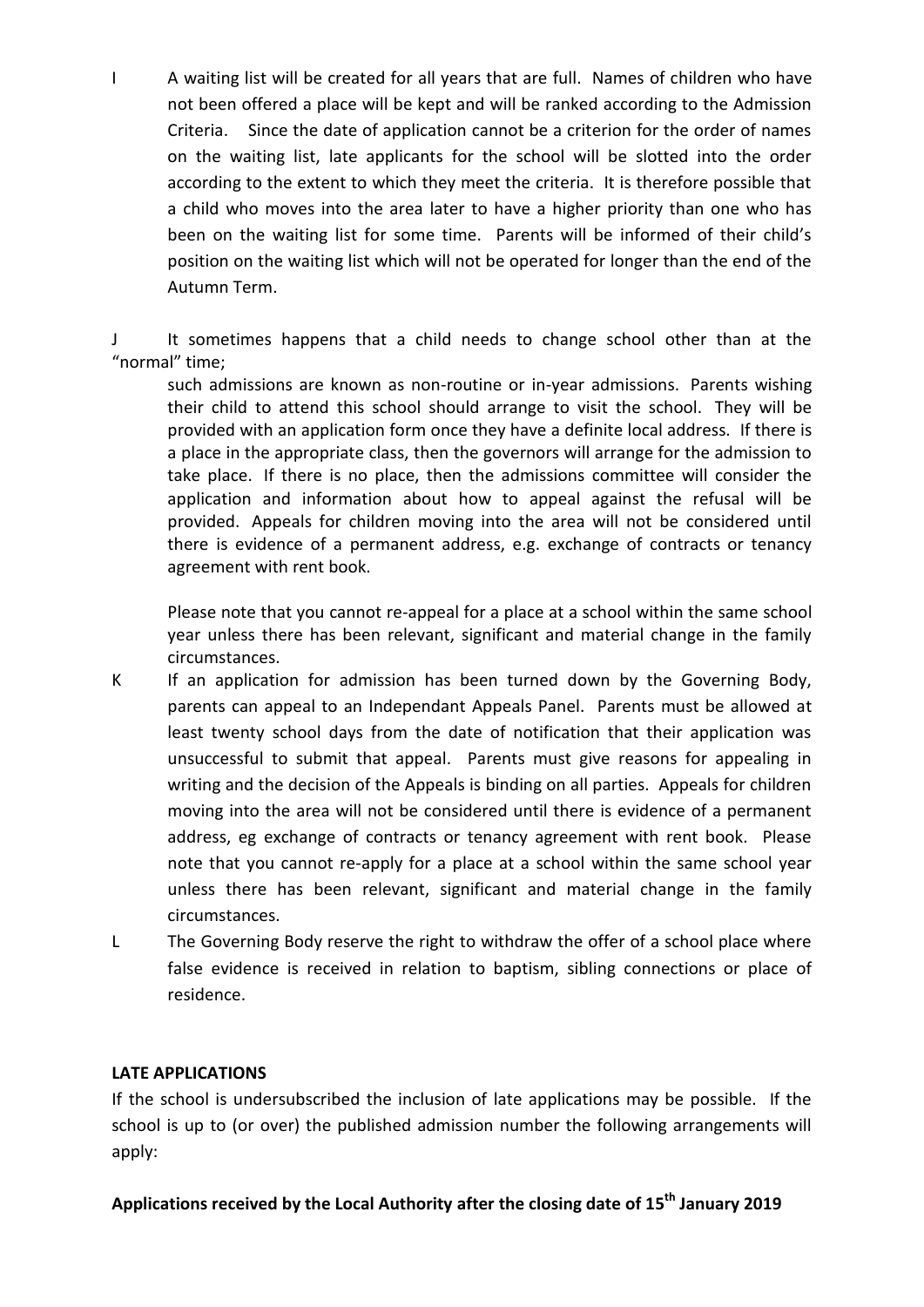The closing date for receipt of the Common Application Forms will be strictly observed. Applications received after this date will therefore only be considered after all applications received have been processed via the agreed policies.

Only in circumstances judged to be exceptional by the admissions authority may late applications be considered alongside those which were received by the closing date. These may include:

- Families who move to an address within Lancashire area after the closing date for the receipt of applications.
- Parents who were abroad for the whole period between issue of primary admissions information and the closing date for applications.

*The onus will be placed upon applicants to provide the necessary evidence to support an exceptional case for late application. The admissions authority will decide about the appropriateness of each case.*

**Applications received after the offer letter date of 16 April 2019** will be considered in accordance with the co-ordinated admission arrangements for Lancashire LA. The LA will take responsibility for issuing offers to parents up to 31 August 2018.

This process will operate until the start of the autumn term 2018 after which any enquiries for places would be dealt with by the school which will liaise with the LA about the waiting list then make decisions and issue a letter accordingly.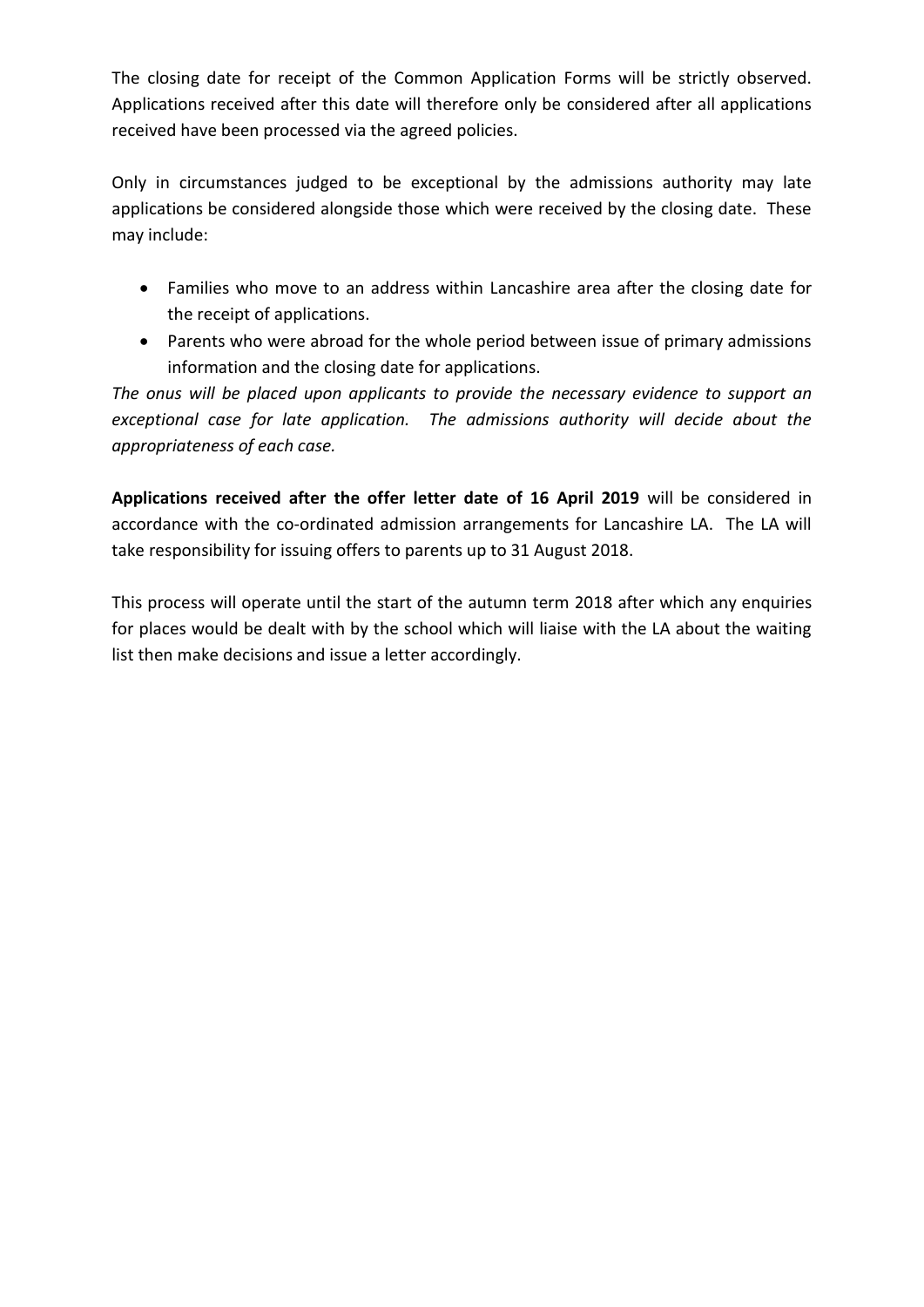**14/16**

#### **ST JAMES THE LESS R C PRIMARY SCHOOL**

## **SUPPLEMENTARY INFORMATION FORM (FAITH REQUEST)**

| Please confirm that the applicant is a baptised Catholic |
|----------------------------------------------------------|
| Yes<br><b>No</b>                                         |
|                                                          |